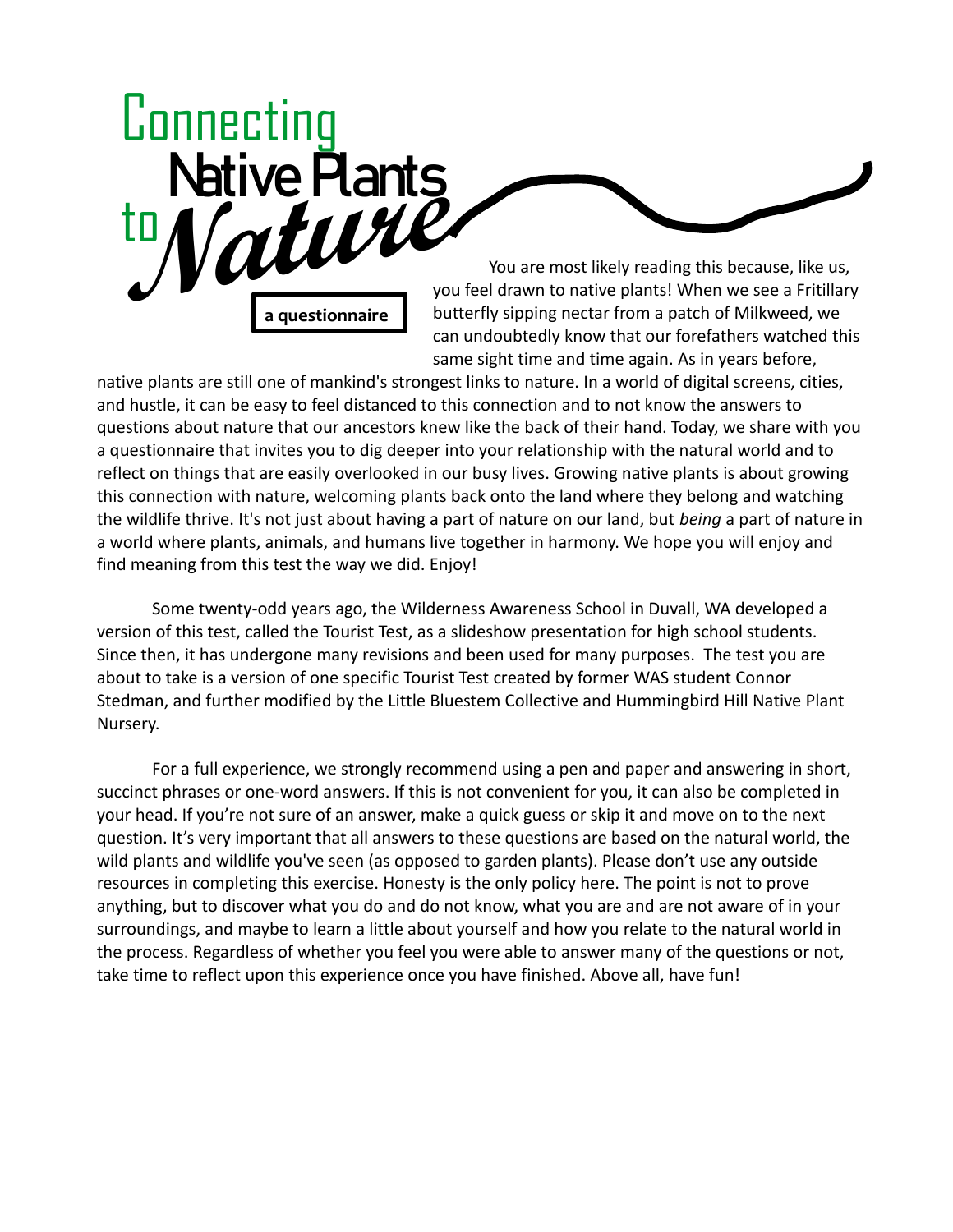---------------------------------------------------------------------------------------------------------------

Your name:

Today's date:

Lunar phase:

Brief description of current weather conditions:

Which compass direction are you facing right now?

1. If you were to walk out your front door, list three wild unplanted natives you would see:

2. Describe the landscape out your front door 20 years ago, 100 years ago, and 1,000 years ago:

3. What is the nearest watercourse? Where are its headwaters, and which body of water does it empty into?

4. List five invasive (non-native) plants you are most likely to see in your area?

5. Name two species of wildlife in this area that have been extirpated or driven to extinction in the past 200 years.

6. Name two of the first wildflowers to emerge in the spring. Name two of the last wildflowers to bloom in the fall.

7. Which direction does the wind that usually brings heavy rains blow?

8. What is the last plant species you identified in the wild? What habitat was it growing in?

9. When exploring a wild area how would you find your way back through a trail-less landscape if backtracking was not an option?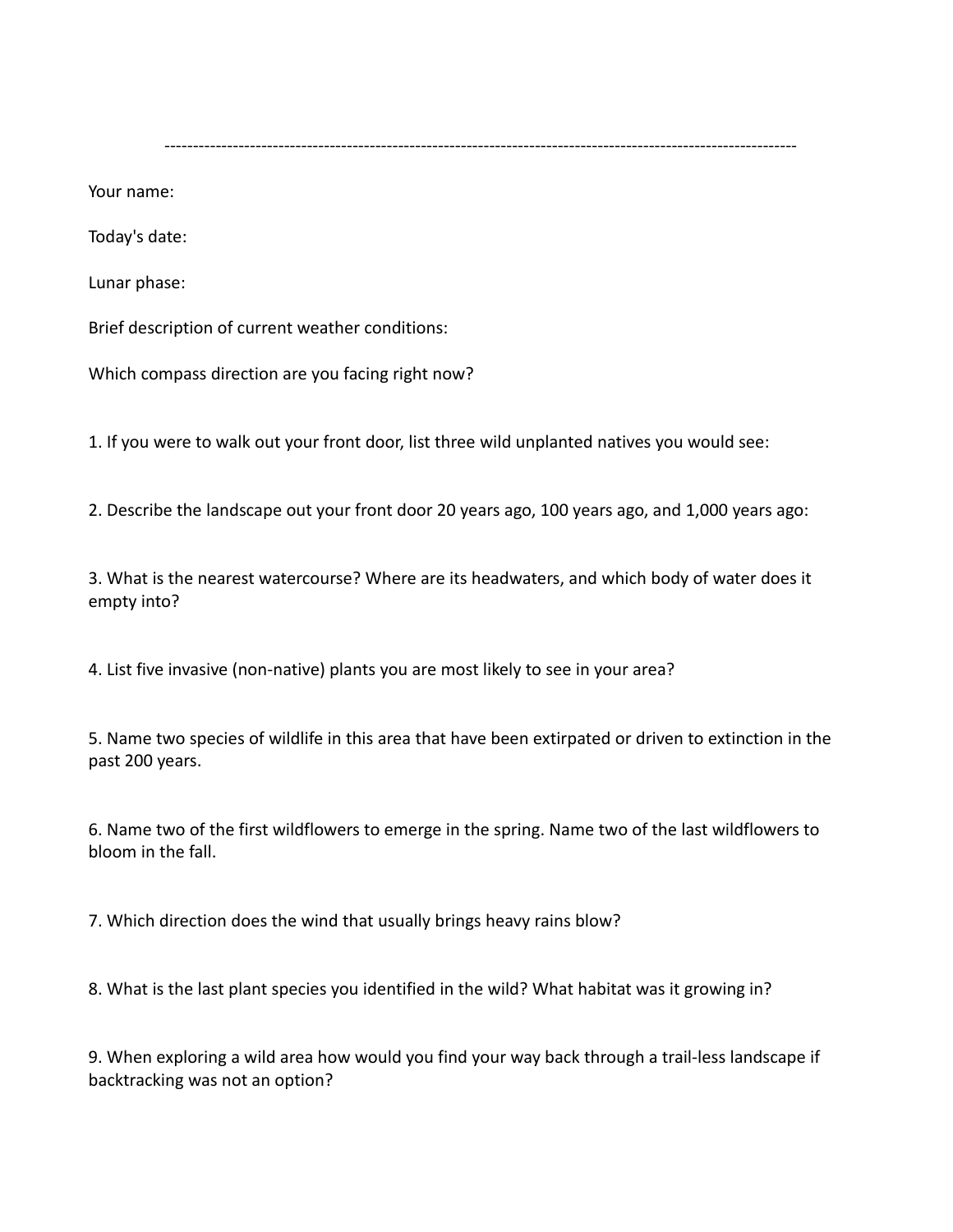10. If any poisonous snakes are present in this area, what are they? Which environments are they most likely to be found in?

11. What native vegetation is likely to first come into an abandoned field? Name three perennial species and three tree species.

12. Name three birds in this area that eat native berries and the plant species you might see them visit for fruit.

13. What time of day (during daylight hours) is least active for birdsong and calls?

15. Name three plants that signify an area stays wet all year long.

16. What deciduous tree/shrub loses its leaves early in fall? What deciduous tree/shrub loses its leaves late in the year?

17. Name a plant, shrub, or tree species you are likely to find galls on.

18. Deer trails often appear and disappear as you follow them through the landscape (particularly in rural and wild areas). What do you think the reason for this is?

19. List 4 wild plants that you often find growing together:

20. Name a woodland native plant that forms large colonies, but is slow-growing.

21. List 3 native plants that typically grow on rocks:

22. What two colors of native flowers are you most likely to see wasps visiting?

23. What is the first amphibian chorus to sing in the spring around here?

24. Name three plants in this area that are poisonous to eat: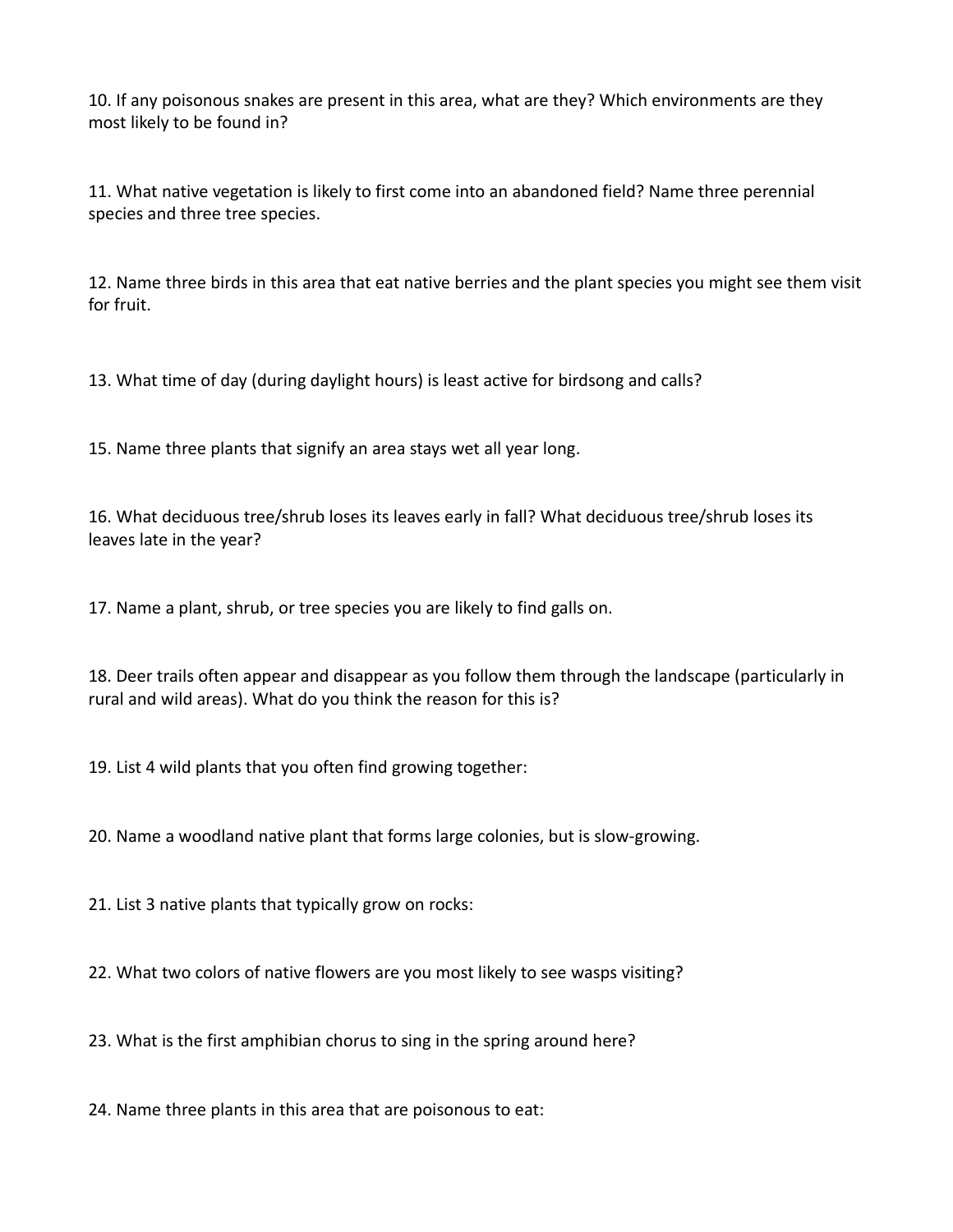25. What do green, shiny flies in large concentrations indicate?

26. What plant species is parasitic/hemiparasitic, depending upon another plant species for its existence?

27. In fall and winter, how do birds and squirrels behave before a cold weather pattern arrives?

28. For each of the following characteristics, name a native tree, shrub, or herbaceous species in this area with that characteristic. Don't repeat any species between characteristics.

- a. Numerous on north-facing slopes
- b. Strongly rhizomatous nature
- c. Can grow partially submerged in water
- d. Has heart-shaped leaves
- e. Dies back after blooming in spring
- f. Ill-scented blooms
- g. Has catkins
- h. Characteristic of strongly acidic soils
- i. Characteristic of basic soils

29. Name three butterflies or moths and the native host plant their caterpillar depends upon during its larval stage.

30. At what time of year are you most likely to see caterpillars about?

31. What insect becomes very abundant during late summer and early fall in grasslands and meadows?

32. You see bite marks on a plant; name four native insects this could have been caused by.

33. What type of rock(s) are found in your area?

34. If your property were left to naturally grow up, what 5 native plant species are most likely to come in? If invasive non-natives were managed, what would your property naturally look like in 20 years? 100 years? 1,000 years?